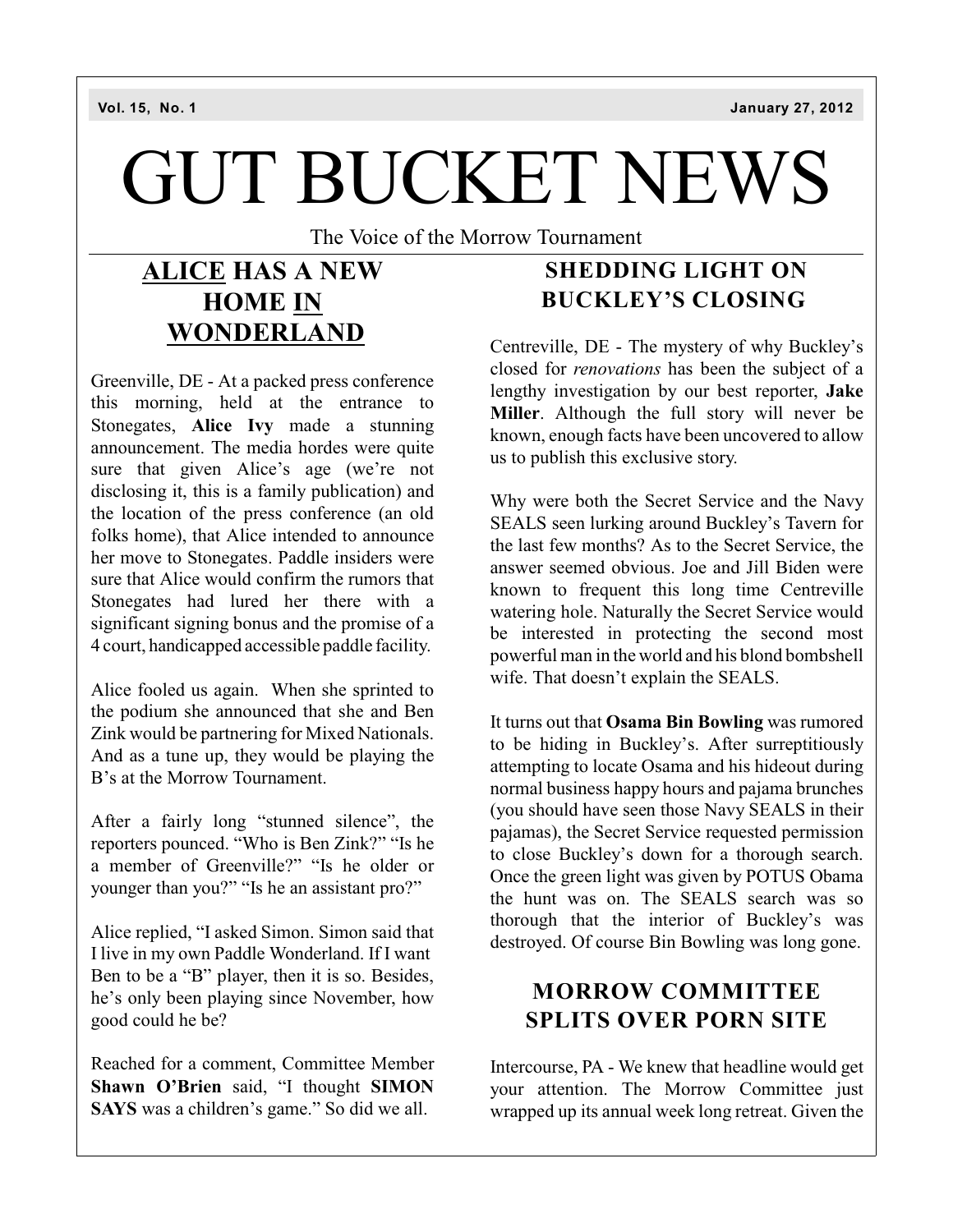#### **Page 2 GUT BUCKET NEWS January 27, 2012**

subject that dominated most of the sessions, it was appropriate that the retreat was held in the sleepy little town of Intercourse. At the beginning of the retreat, rookie committee member **Andy Podolsky** presented his proposal for a website, not knowing that a firestorm would erupt. "Ithought it was a fairly innocuous proposal. Doesn't everyone have a website these days?"

The Committee Luddite, **Randy Barton**, surprised everyone by immediately stating his support for the website. However, he proposed that the website be designated ".xxx" instead of ".org" which started the tongueswagging. "I've been saying for years that the Committee spends too much money on this annual retreat. Eventually there will be a backlash by the loyal tournament players against our lavish spending. To avoid that we can have a website for PADDLE PORN. Just imagine how much money that will bring in. Instead of driving to Intercourse for our retreats, we'll be flying first class to Bermuda again. There is no downside."

Our favorite cougar, **Pat DeVitto**, warmed to the idea. "I can see our assistant pro, **Brian Z**, starring in a video for the site. He's not hard to look at." **Alice Ivy** added, "I think that **Justin Poletti** has more going for him than just that cute smile." **Alice Barnett** responded, "Mom, ZIP IT!!!".

The final vote broke down on unexpected lines. The older committee members were in favor of ".xxx", while the younger members were opposed. With the votes split evenly, new Chair **Martha White** had to break the tie. With grace and magnanimity Martha said "I'm not a prude, but wouldn't this just give Barry more opportunities to embarrass all of us with his juvenile potty humor. We'll go with ".org".\*

\*(www.MorrowPT.orgy?)

#### **THANKS TO OUR COCKTAIL PARTY HOSTS**

| 1991       | Ellie & Ron Maroney      |
|------------|--------------------------|
| 1994       | Peggy & Randy Barton     |
| 1995       | Debbie Pearce            |
| 1996       | Kirk & Pres Ayars        |
| 1997       | Nancy & Dave Marvin      |
| 1998       | Ann $\&$ Jeff Nielsen    |
| 1999       | Ellie & Ron Maroney      |
| 2000-2001  | Debbie Pearce*           |
| 2002-2004  | Leatrice & Toby Elliman* |
| 2005-2011  | Anne & Wade Scott**      |
| 2012       | Sue Ann & John Kane      |
| 2013       | YOUR NAME HERE!!         |
|            |                          |
| *Hat Trick | ** A Full Gowen & More   |

## **Morrow Trophies**

Dick's friends (235 donors) contributed generously to acquire the trophies awarded to the winners of each flight. The Flight A cup and Flight B tankard were acquired in 1985. The plate for the Championship Flight was acquired in 1990 after that flight was established in 1989.

#### **WHAT IS A GUT BUCKET**

By The Deadest Fox

Centreville, DE - The Gut Bucket is not just the back draw for those who lose the first 2 rounds. A "gut bucket" is also a musical instrument. Also known as a washtub bass, it is a poor man's bass guitar. The gut bucket is an aluminum washtub and a broom handle. The bass string is a piece of clothes line. Dick Morrow always had a gut bucket available at his home, to accompany the piano and drums that were always set up and ready to go.

# **CELEBRATE WITH US 28 YEARS OF FUN!!!**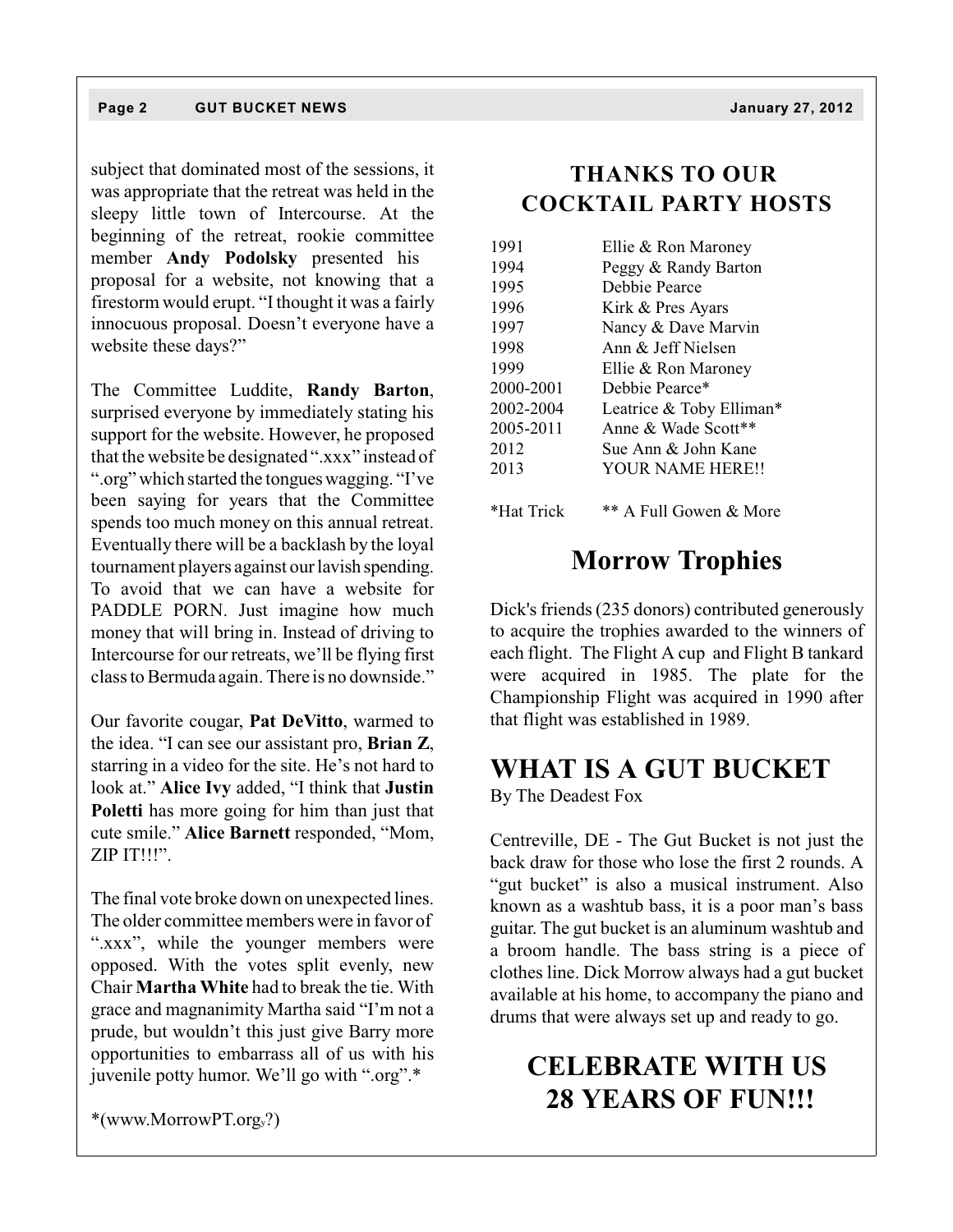#### **Page 3 GUT BUCKET NEWS January 27, 2012**

# Morrow Tournament Champions

|      | <b>CHAMPIONSHIP</b><br><b>FLIGHT</b> | <b>FLIGHT A</b>                    | <b>FLIGHT B</b>               |
|------|--------------------------------------|------------------------------------|-------------------------------|
| 1985 | Not Created Yet                      | Chas Burkhart<br>Caroline Burkhart | Ed Morrow<br>Wendy Richards   |
| 1986 | Not Created Yet                      | Ernie Rivet<br>Cindy Prendergast   | Hugo Schwandt<br>Nancy Marvin |
| 1987 | Not Created Yet                      | Chas Burkhart<br>Caroline Burkhart | John Hoover<br>Barbara Hoover |
| 1988 | Not Created Yet                      | Tim McAvoy<br>Laurie Hissey        | Chan Moore<br>Ceci Moore      |
| 1989 | Tim McAvoy                           | Larry Scott                        | Shaw Taylor                   |
|      | Laurie Hissey                        | Anna Brantley                      | Milbrey Jacobs                |
| 1990 | Chas Burkhart                        | Jeff Hulick                        | Chip Pollock                  |
|      | <b>Bunny Vosters</b>                 | Margaret Munday                    | Verna Teets                   |
| 1991 | Tim McAvoy                           | Ken Goddu                          | Rod Maroney                   |
|      | Laurie Hissey                        | Candy Goddu                        | Eileen Maroney                |
| 1992 | Tom Safford                          | Ron Groff                          | Jamie Marvel                  |
|      | Laurie Hissey                        | Maureen O'Berg                     | Lisa Hughes                   |
| 1993 | <b>Todd Marvin</b>                   | Penn Yeatman                       | George Hobbs                  |
|      | Cindy Prendertgast                   | Sandy Yeatman                      | Debbie Hobbs                  |
| 1994 | Tim McAvoy                           | Peter Veale                        | George Hobbs                  |
|      | Laurie Hissey                        | Milbrey Jacobs                     | Margaretta Brokaw             |
| 1995 | <b>Todd Marvin</b>                   | <b>Steve Kapp</b>                  | Hugh Wallace                  |
|      | <b>Cindy Prendergast</b>             | Courtney Kapp                      | Janet Conigliaro              |
| 1996 | Todd Marvin                          | H. G. Haskell                      | Mike Skibicki                 |
|      | Cindy Prendergast                    | Eileen Maroney                     | Margaret Smith                |
| 1997 | <b>Bob Harrison</b>                  | Ed McQuillen                       | <b>Steve Smith</b>            |
|      | Cindy Prendergast                    | <b>Beth LaMotte</b>                | Wiz Applegate                 |
| 1998 | Ed McQuillen                         | Ken Goddu                          | Douglas White                 |
|      | <b>Cindy Prendergast</b>             | Candy Goddu                        | Carolina White                |